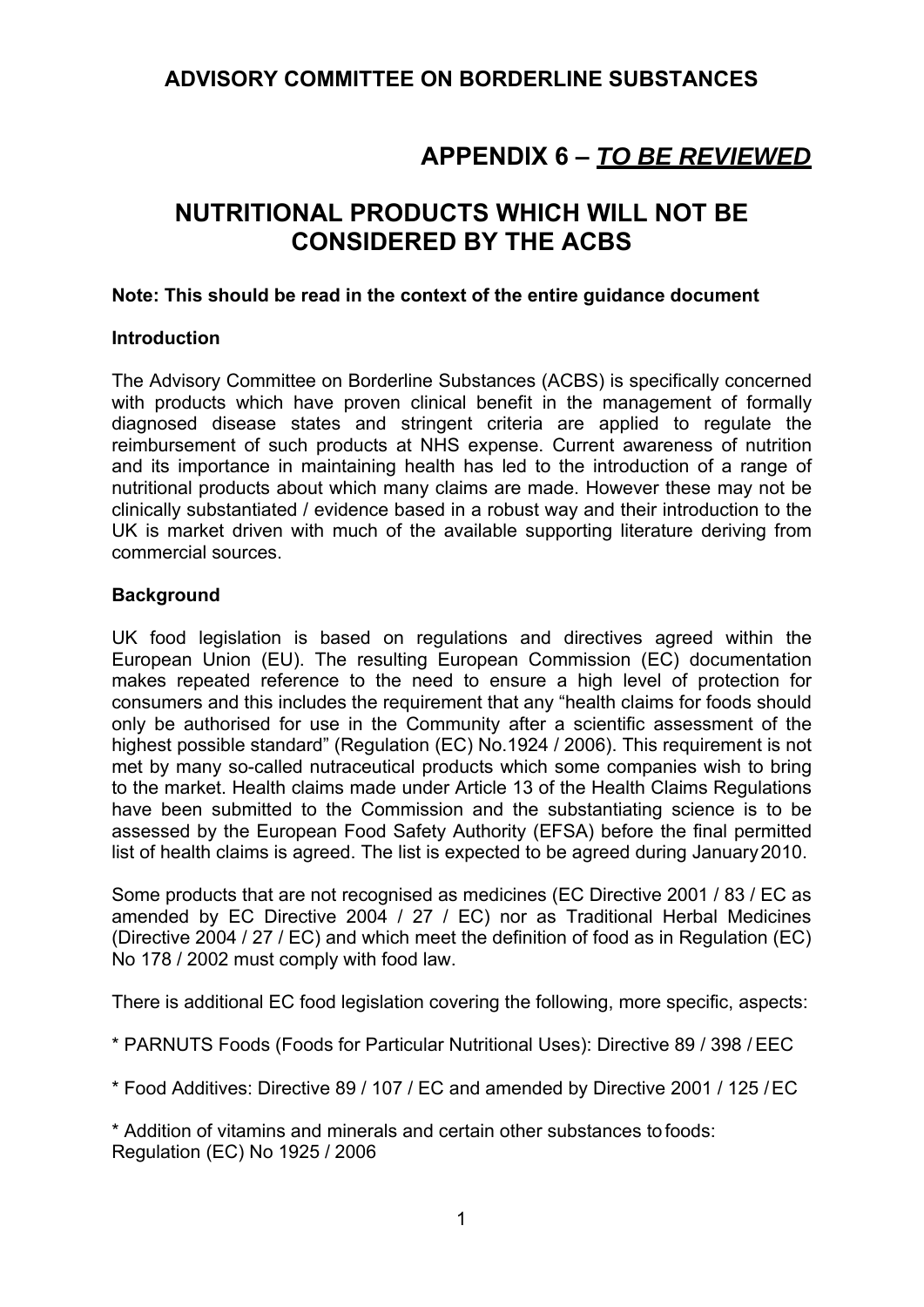\* Food Supplements Directive 2002 / 46 / EC and amended by Directive 2006 / 37 / EC

It should be noted that this is not an exhaustive list.

### **Gluten Free Foods**

Regulations have been introduced that restrict the prescribing of gluten-free foods to breads and mixes only. Breads and mixes have been retained because the Government decided, following a public consultation, that patients should continue to receive some staple gluten-free foods on the NHS. Therefore, the ACBS will only consider applications for gluten-free foods where the food is both a staple and either a bread or a mix. All other gluten-free foods are not eligible for inclusion in Part XV of the Drug Tariff and will not be considered by the ACBS.

The National Health Service (General Medical Services Contracts) (Prescription of Drugs etc.) (Amendment) Regulations 2018 came into force on 4<sup>th</sup> December 2018 and prohibit the prescribing of all gluten-free and very low gluten foods in primary care except for gluten-free breads and mixes. Additionally, in recognising that many nonessential and luxury foods may be presented as breads and mixes, it was decided that the definitions of breads and mixes will extend only to staple foods. The definitions of the relevant terms to consider when making an application to the ACBS for a glutenfree food are as follows:

**Gluten Free:** A food which when sold to the final consumer contains no more than 20mg/kg of gluten and where it contains oats has been specially produced, prepared and/or processed in a way to avoid contamination by wheat, rye, barley, or their crossbred varieties.

**Very low gluten:** A food which when sold to the final consumer, contains no more than 100mg/kg of gluten and consists of, or contains one or more ingredients made from wheat, rye, barley oats, or their crossbred varieties which have bene specially processed to reduce the gluten content, and where it contains oats; has been specially produced, prepared and/or processed in a way to avoid contamination by wheat, rye, barley or their crossbred varieties and the gluten content of the oats does not exceed 20mg/kg.

**Bread:** a food of any size, shape or form which is usually known as bread and consists of a dough, made from flour and water with or without other ingredients, which has been fermented by yeast or otherwise leavened and subsequently baked or partly baked.

**Mix:** A mixture of two or more ingredients which is to be combined with any one or more additional ingredients and baked or otherwise cooked.

**Staple food:** is one that is eaten regularly and in such quantities as to constitute the dominant part of the diet and supply a major proportion of energy and nutrient needs.

Examples of foods that are eligible include: breads in loaf, rolls and baguette presentations; and multipurpose and bread mixes.

Examples of foods that are not eligible include: biscuits, cooking aids, grains and flours, pasta, ready meals, cereals, cakes and pastries.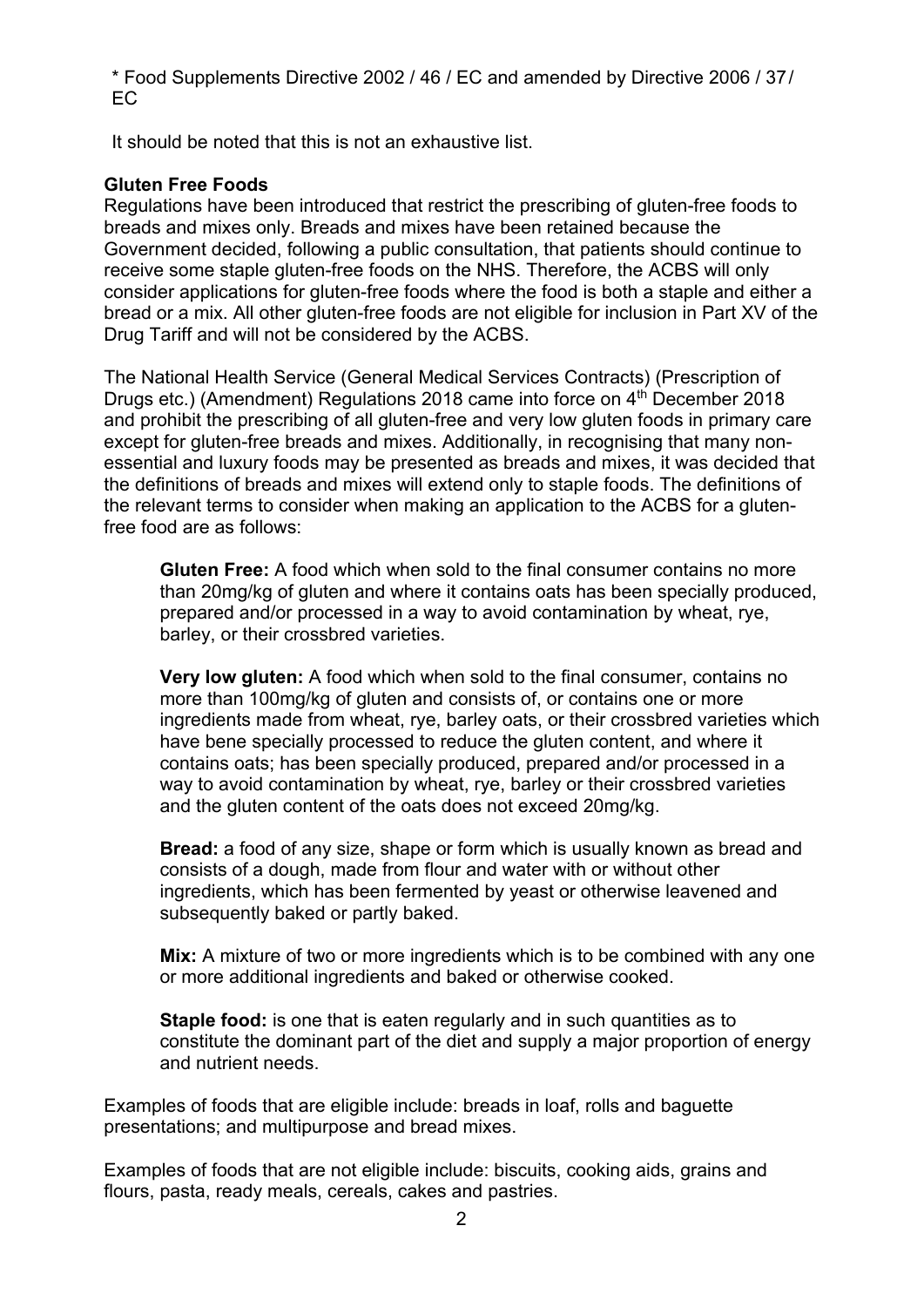**Nutraceuticals** have been described as "substances which are not traditionally recognised nutrients but which have positive physiological effects on the human body". They are generally marketed in the context of health promotion / disease prevention rather than disease management and, as such, have greater appeal for the "worried well". There is no legal definition of the term 'nutraceutical' nor are they currently regulated on a European-wide basis leaving each member state free to apply its own regulatory framework. This has led to confusion with such products being available in some countries and not in others as well as being categorised differently between countries. This presents a significant challenge to companies trying to market these products throughout Europe.

Because there is no legal definition of the term "nutraceutical products" nor any separate regulations, products are either regulated as foods or medicines. The Medicines and Healthcare products Regulatory Agency is not aware of any plans to amend the definition of a medicinal product or alter food legislation to make specific provision for nutraceuticals. This means that for any such products to be regulated by the legislation applicable to foods there can be no suggestion that the product can treat or prevent disease. A food (or foodstuff) is defined as "any substance or product whether processed, partially processed or unprocessed intended to be, or reasonably expected to be, ingested by humans" (Regulation (EC) No 178 / 2002)

Regulation (EC) No 1924 / 2006 governing nutritional and health claims for food has been introduced by the EC and this will, undoubtedly, impact on the marketing of nutraceuticals and other similar products. As required by this legislation, the Commission is, currently, establishing specific nutritional profiles which may restrict the use of health claims based on the nutritional composition of the food. The profiles will be in place by January 2009 and foods bearing nutrition or health claims must comply by January 2011.

Safe levels of vitamins and minerals have already been established in the case of Foods Used for Special Medical Purposes (Directive 1999 / 21 / EC). Regulation (EC) No 1925 / 2006 on the addition of vitamins, minerals and of certain other substances puts in place provision to set safe maximum levels for fortified foods. The Commission must submit proposals for maximum safe levels by January 2009.

In the meantime, the ACBS will **only** consider applications for such products in the context of specific clinical conditions and diagnosed disease management where there is robust evidence of clinical efficacy and effectiveness. The Committee will expect any such applications to be clearly defined as disease specific formulations supported by evidence as described in Appendices 4 and 5

**Food supplements** are defined as "foodstuffs, the purpose of which is to supplement the normal diet and which are concentrated sources of nutrients or other substances with a nutritional or physiological effect, alone or in combination, marketed in dose form namely forms such as capsules, pastilles, tablets, pills and other similar forms, sachets of powder, ampoules of liquids, drop dispensing bottles and other similar forms of liquids and powders designed to be taken in measured small unit quantities (Directive 2002 / 46 / EC and amended by Directive 2006 / 37 /